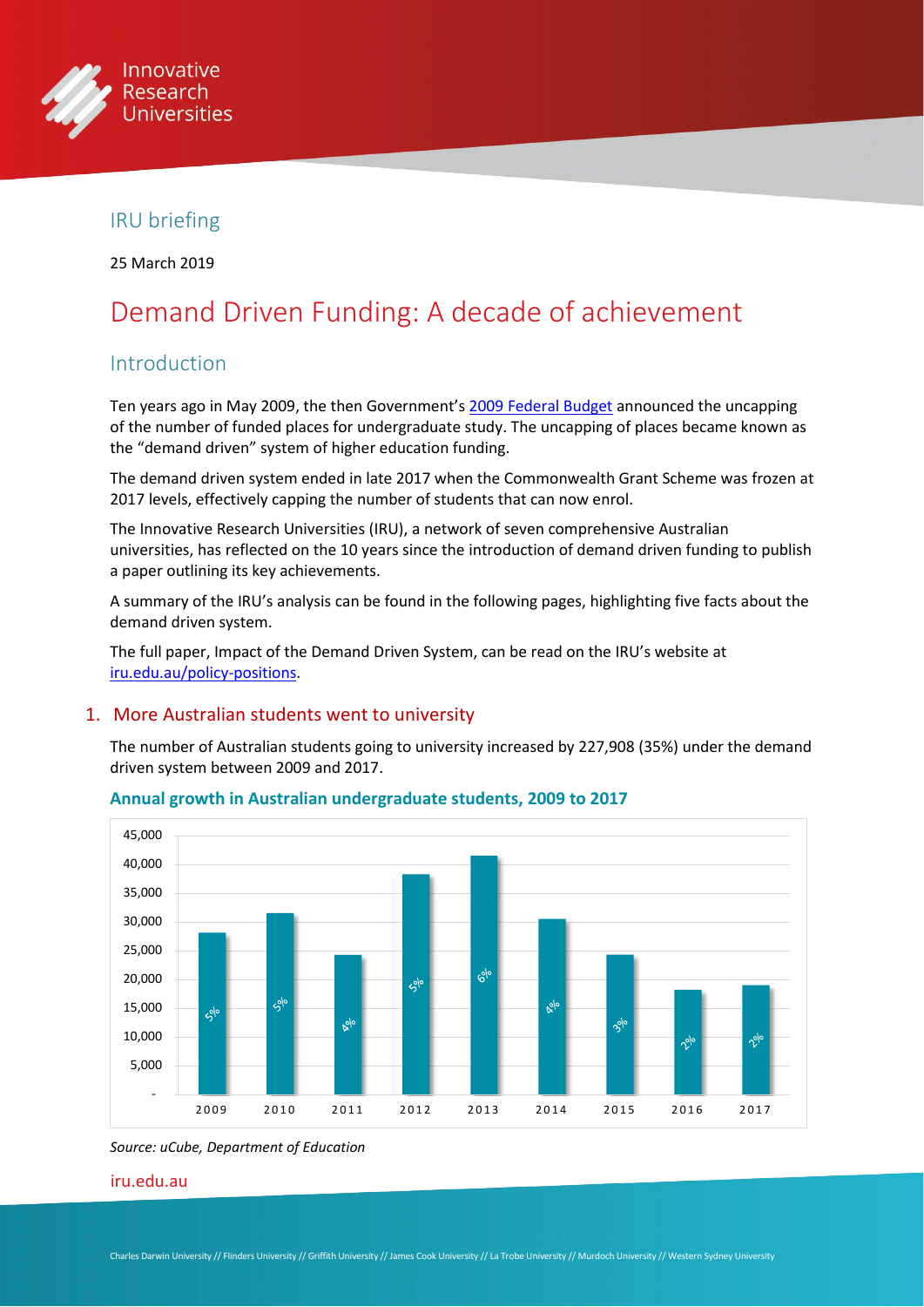

Domestic undergraduate enrolments increased steadily at 4-6 percent annually from the announcement of demand driven funding, peaking in 2013 as the system absorbed previously unmet demand.

The risks to Government outlays from rapid growth in the number of students then ceased. The second period from 2014 onwards saw expansion continue but at a declining rate, dropping to 2 percent in 2017, the last year with full-year data.

The cap on Commonwealth Grant Scheme funding since 2018 means universities will steadily reduce the number of students enrolled to avoid allowing the investment per student to drop below the level needed for quality student learning. Universities will not be able to meet the 2020s bulge in young people completing school.

## 2. The biggest increase was for science and health courses, not law and arts

The additional students flow through into additional graduates. The number of graduates grew 27% between 2009 and 2017 from 122,548 to 155,784.

Despite public perceptions to the contrary, the additional graduates are much more likely to have degrees in health sciences and science and technology than business, law and arts degrees.



#### **Growth in Australian undergraduate student completions 2009 – 2017 by discipline**

*Source: uCube, Department of Education*

- Health completions increased by 53%, or from 19,483 in 2009 to 29,880 in 2017. Health had the greatest proportional and aggregate increase in completions over this period.
- Science completions increased by 51%, from 11,355 in 2009 to 17,182 in 2017.
- Engineering completions increased by 33%, or from 6,428 in 2009 to 8,556 in 2017.
- Information Technology completions increased by 39%, or from 3,159 in 2009 to 4,405 in 2017.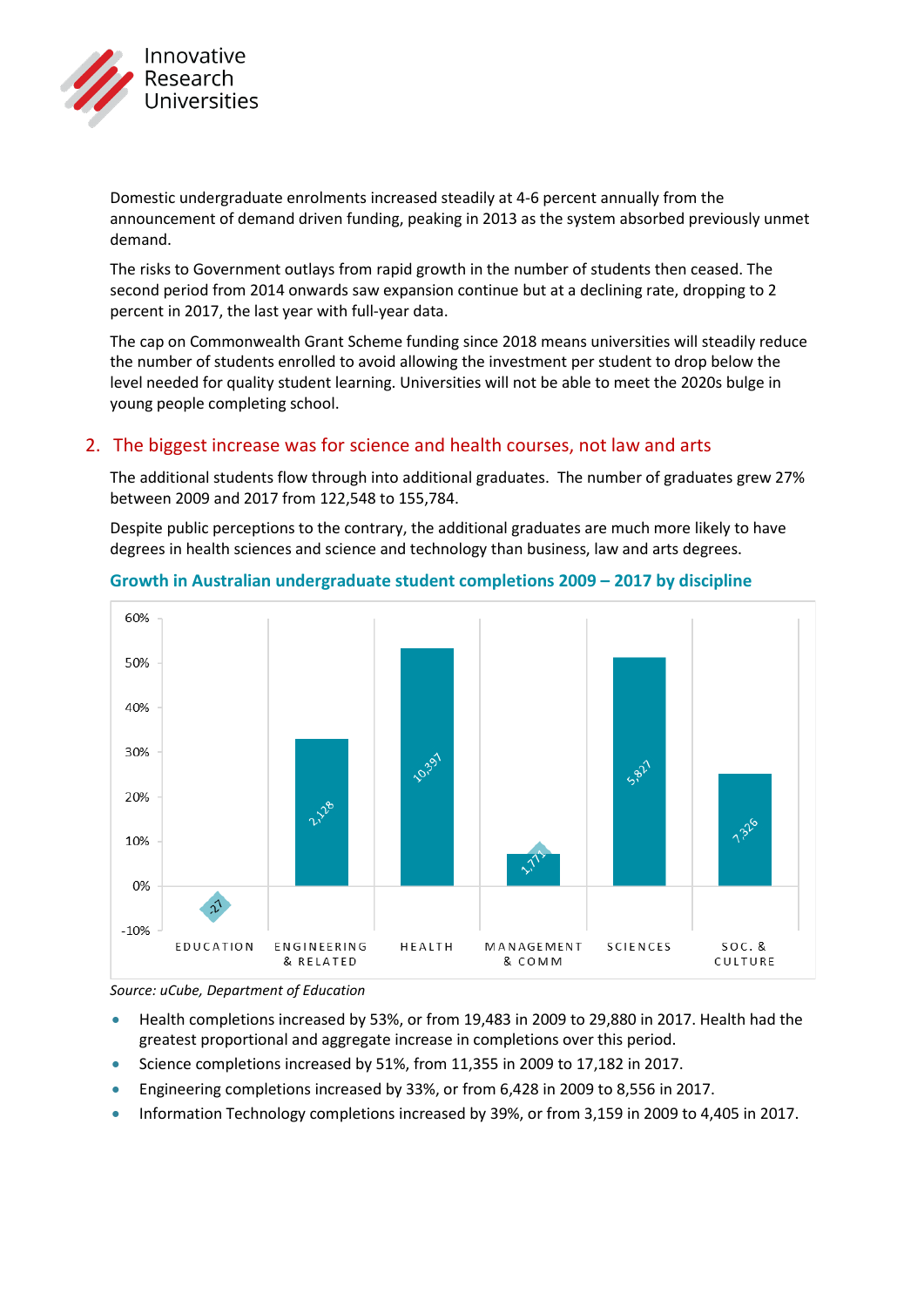

By contrast there was

- 7% growth in management and commerce from 2009 to 2017 from 24,197 to 25,968, and
- 25% growth in Society and culture from 2009 to 2017 from 29,012 to 36,338.

The CGS funding freeze prevents the trend towards health and science from continuing and instead incentivises growth outside science and health fields, given the Commonwealth contribution amounts are smaller in fields such as commerce and humanities.

As the IRU states in the full analysis paper:

*"This growth trend is evidence that the demand driven system was generally working effectively. It did not imbalance the system or create perverse outcomes. Growth in STEM*  was achieved through an alignment between university supply and demand from students *as a discipline of choice.*

*"It undermines the constant assumption that demand driven funding (and its potential reintroduction) incentivises expansion only in low cost or high charge courses, such as law and business. This remains a constant refrain despite the lack of evidence."*

## 3. Students from Low socioeconomic backgrounds more likely to enroll

The proportion of students from low socioeconomic (low SES) backgrounds grew consistently under demand driven funding, such that since 2012 low SES enrolments have been higher than any point earlier in the century, reaching nearly 19 percent of all undergraduates in 2017.

## **Percentage of all domestic undergraduate students from low SES backgrounds, 2001 to 2017**



*Source: Department of Education Statistics. There were changes in the classification of postcodes by SES in 2017 leading to a slight inflation of previous figures for recent data.*

An additional 54,983 low SES undergraduate students enrolled between 2009 and 2017, marking 19 percent of all enrolments. This is almost at the point of socioeconomic parity.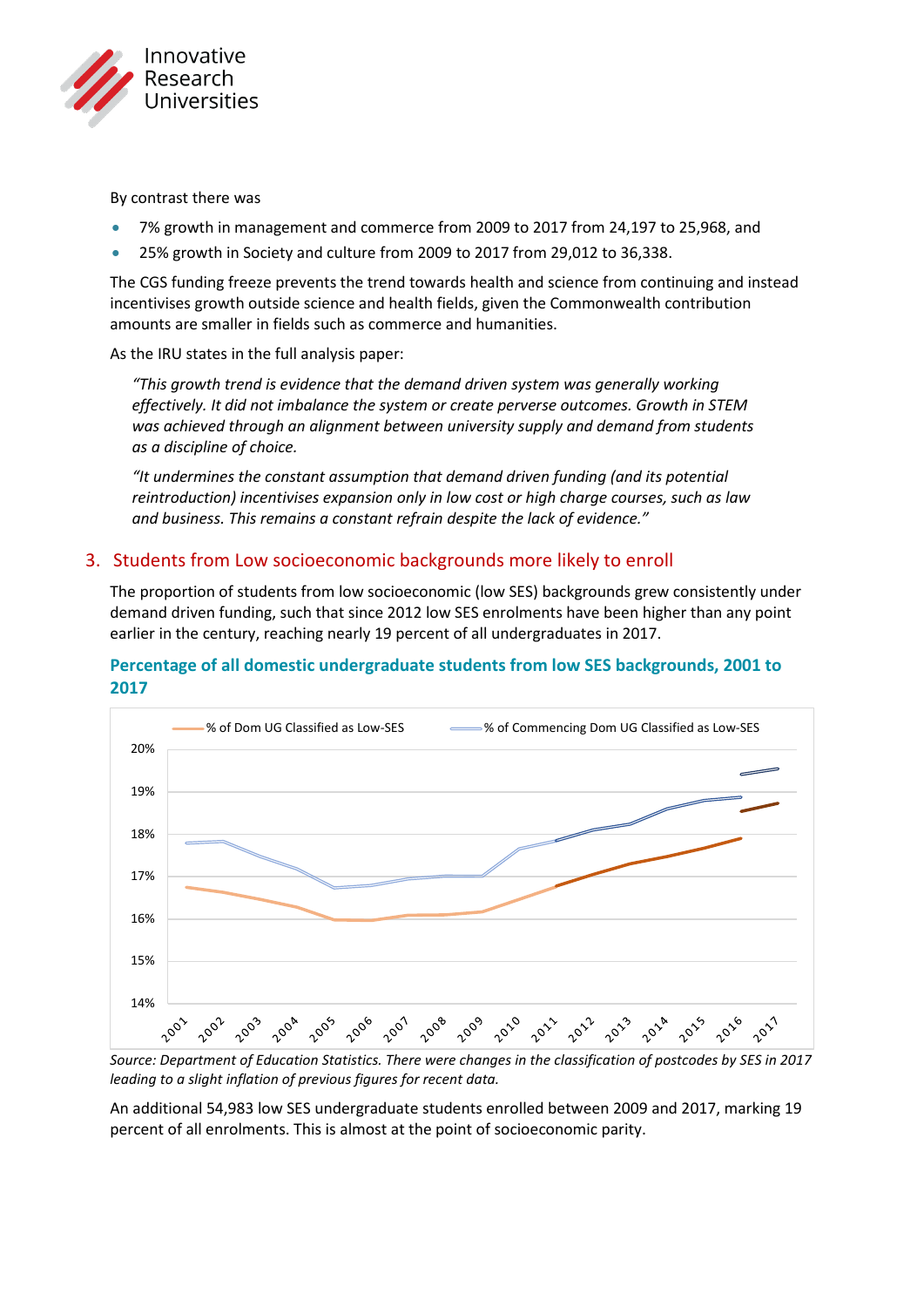

IRU members have been crucial to the growth in low SES student numbers. Consistent with our commitment to inclusive education, IRU members focus on encouraging students from all backgrounds with well-designed programs to attract and support them.

Between 2009 and 2017 IRU members enrolled an additional 30,829 Australian undergraduate students. This has raised the proportion of low SES students in IRU member universities from 19 percent to 25 percent.

Members of the Regional University Network and other universities located outside the inner cities have also had strong growth in the number and proportion of low SES students.

## 4. The number of Aboriginal and Torres Strait Islander students almost doubled

Aboriginal and Torres Strait Islander undergraduate enrolments grew at a far greater rate than other groups under a demand driven funding system, almost doubling between 2009 and 2017 (compared to a 35 percent increase across all students). 6,878 new Aboriginal and Torres Strait Islander students began university during this time, pushing up participation from 1.3% of all students to 1.8%. This is still well short of the benchmark of the proportion of Aboriginal and Torres Strait Islander people in the Australian working age population of 2.6%.



## **Proportion of Aboriginal and Torres Strait Islander students, 2009-2017**

*Source: Selected Higher Education Statistics*

Aboriginal and Torres Strait Islander students accounted for 3.2 percent of the overall growth in student numbers across the sector, including 5.3 percent of the overall growth at IRU institutions.

This is a significant proportion, particularly when considered in relation to the performance of other groupings of higher education providers in this area. It is one of the most significant outcomes of demand driven funding.